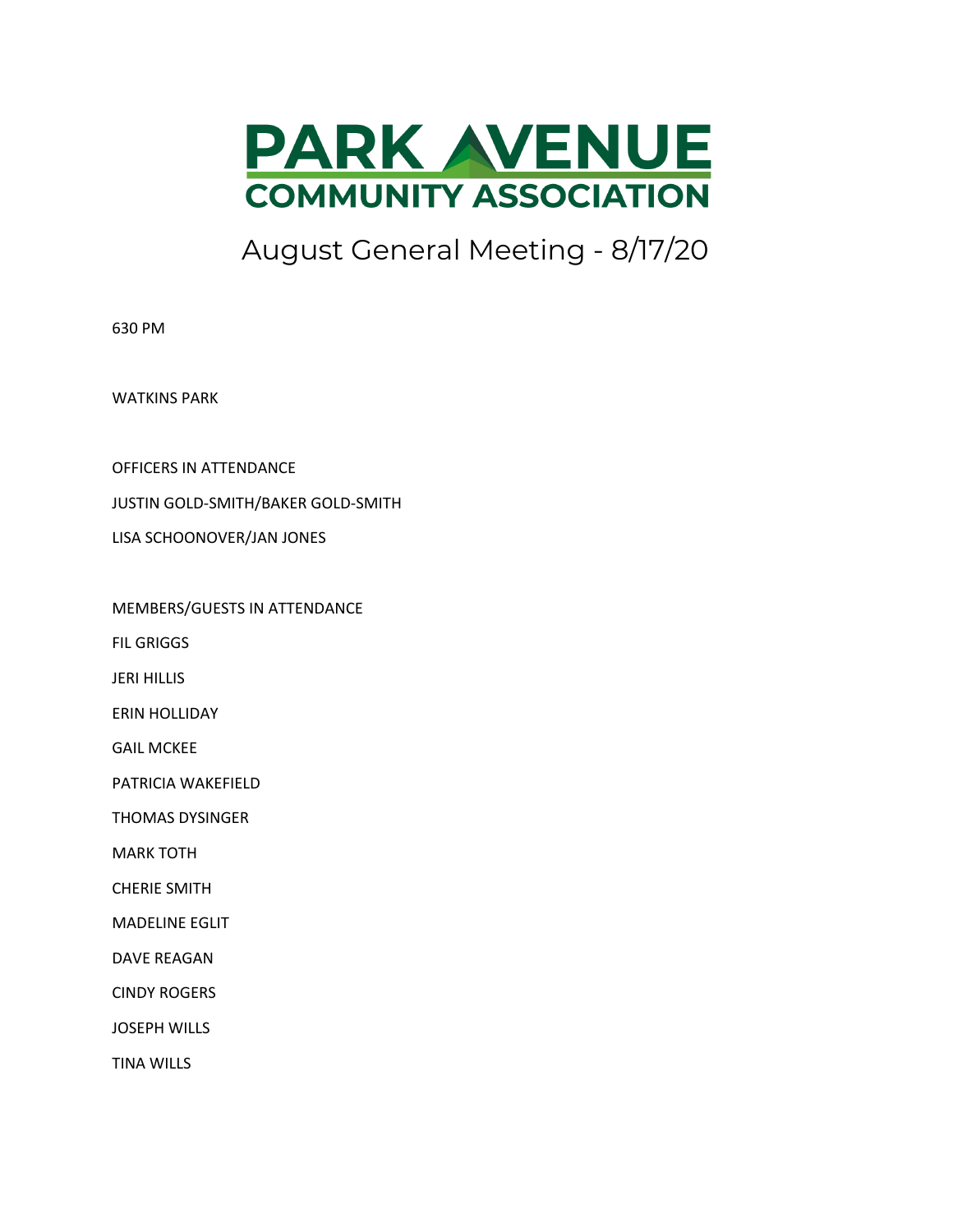JEAN SIGNOR

AMANDA MITCHELL

TYLER COATS

MEETTING WAS CALLED TO ORDER JUSTIN GOLD-SMITH AT 630PM. A PACA TRESURER'S REPORT WAS PRESENTED ON THE GENERAL MEETING PROGRAM.

UPDATES:

**WATKINS PARK**- CINDY ROGERS… THE CITY IS CURRENTLY WORKING ON A MEMORIAL SIGN, BATHROOM BIDS, AND IRRIGATION SYSTEM, AND CONTINUED TREE PLANTING. THE CIVITANS CLUB HAS RAISED FUNDS FOR THE PLAYGROUND EQUIPMENT, AND THERE WILL BE A HANDICAPPED ACCESSIBLE WHEELCHAIR SWING.

**LIGHT POLE INSTALLATION**-.FIL GRIGGS.. WHEN THE NEW INSTALLATIONS BEGIN, PLACEMENT WILL START AT NORTH PARK AVE AROUND REDLIGHT ROASTERY REID AND HARREL STS.), AND PROCEED SOUTH.ALSO, PLACEMENT WILL START SOUTH PARK AVE, CLOSE TO AMBER ST AND PROCEED NORTH.APPROXIMATELY FIVE LIGHT POLES WILL BE PLACED IN EACH DIRECTION.

MCGREWW ELECTRIPCAL WILL DO INSTALLATION, NUT, VOLUNTEERS WILL BE NEEDED TO DONATE TIME AND EFFORTS TO HELP DIG THE TRENCHES.

**CITY OF HOT SPRINGS**-ERIN HOLLIDAY-DISTRICT 1 DIRECTOR… ERIN CONTINUES TO WORK HARD TO MAKE PARK AVE INTERESTS AND OPINIONS KNOWN TO THE CITY BOARD. SHE HAS RECENTLY MET WITH BILL BURROGHS ABOUT LIGHT POLE PLACEMENT. THERE WAS A CITY BOARD MEETING ON AUGUST 18. MAJESTIC SITE PLAN WAS ON THE AGENDA- THE PROPOSAL IS 110 MILLION THERMAL WATERS & WELLNESS RESORT, WITH MIXED USE SPACED, PUBLIC PARK , RESIDENCES.

**GARLAND COUNTY/COMMUNITY GARDEN** -DAVE REAGAN… FALL GARDENING PLOTS ARE AVAILABLE.PLEASE CONTACT DAVE IF INTERESTED.

**SUGGESTED FORUM TOPICS**… HISTORICAL PARK AVE INFO, CRIMINAL ACTIVITIES, FERAL CATS, NUISANCE PROPERTIES PEDESTRIAN SAFETY , HOUSING & JOB RESOURCES, LOCAL BUSINESSES AND RESTAURANT PROMOS… PLEASE SEND AN EMAIL TO THE PACAC EMAIL ADDRESS IF YOU HAVE OTHER IDEAS AND INTERESTS.